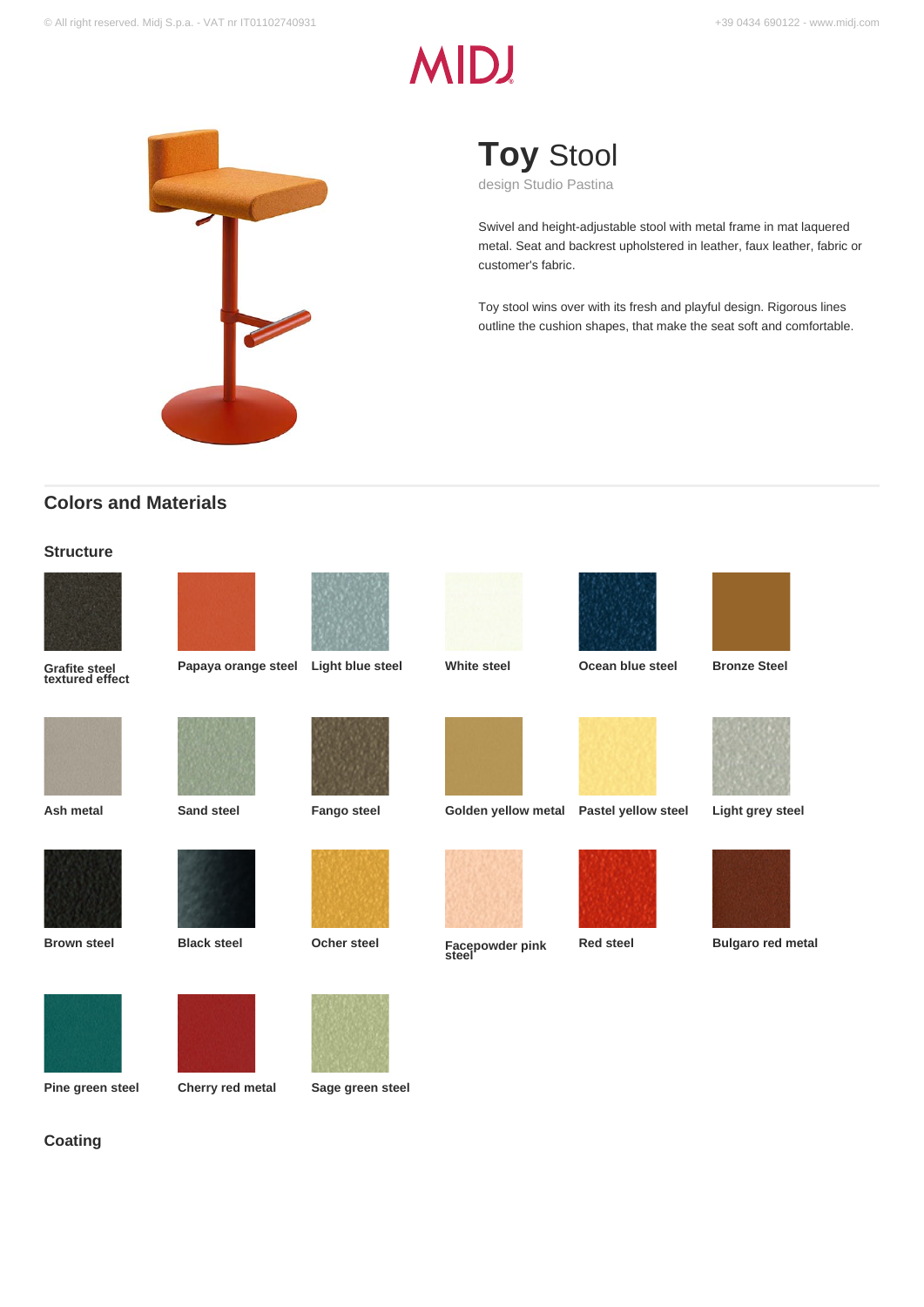| <b>Bubble fabric</b>                            | Carabù fabric                  | Cotton Club fabric                                            | Fenix Wool fabric                 | Hot fabric                 | Main Line Flax fabric       |
|-------------------------------------------------|--------------------------------|---------------------------------------------------------------|-----------------------------------|----------------------------|-----------------------------|
| 14 Colors                                       | 15 Colors                      | 13 Colors                                                     | 13 Colors                         | 14 Colors                  | 16 Colors                   |
| Manhattan fabric                                | <b>Tessuto Oceanic</b>         | Scubidù fabric                                                | Second fabric                     | Visual fabric              | Yoredale fabric             |
| 13 Colors                                       | 13 Colors                      | 10 Colors                                                     | 11 Colors                         | 11 Colors                  | 14 Colors                   |
| Velvet Superb<br>15 Colors<br><b>Dimensions</b> | Flexy faux leather<br>5 Colors | Secret faux leather<br>22 Colors<br><b>Volumetric Details</b> | Vintage faux leather<br>12 Colors | Fiore leather<br>18 Colors | Vintage leather<br>4 Colors |
|                                                 |                                | Weight 15 Kg<br>Volume 0.2 mc<br>Package 1                    |                                   |                            |                             |

|   | cm    | inch      |
|---|-------|-----------|
| A | 77/92 | 30.3/36.2 |
| R | 46    | 18.1      |
| C | 46    | 18.1      |
| D | 64/79 | 25.2/31.1 |

# Downloads

[Materials forlder Toy stool \(pdf\)](https://www.midj.com/images/uploads/resources/Midj_-_Materials_Toy_2022.pdf) [- https://www.midj.com/images/uploads/resources/Midj\\_-\\_Materials\\_Toy\\_2022.pdf](https://www.midj.com/images/uploads/resources/Midj_-_Materials_Toy_2022.pdf)

# Materials Certifications

Bubble fabric

MARTINDALE: 35'000 cycles

COMPOSITION: 100% PES

FIRE RESISTANCE: BS5852:2006 (p. 11 CRIB 5) EN1021-1 EN1021-2 UNI 9175:2010 - classe 1 im

### PROPERTIES AND ADVANTAGES

Bubble is a polyester fabric entirely manufactured and tested in Italy which has been studied for the upholstered furniture sector. Made applying special technical finishings that reduce height and increase thickness of the geometrical shapes on the surface. This fabric is highly resistant and both its warp and weft are 100% fireproof. Since it has successfully passed the most exacting reaction to fire tests, it can be used in the professional and hospitality/ contract settings. Bubble mixes together the elegance, the embracing materials and the prestige of traditional home fabrics with the resistance and the high technical performances typical of contract textile.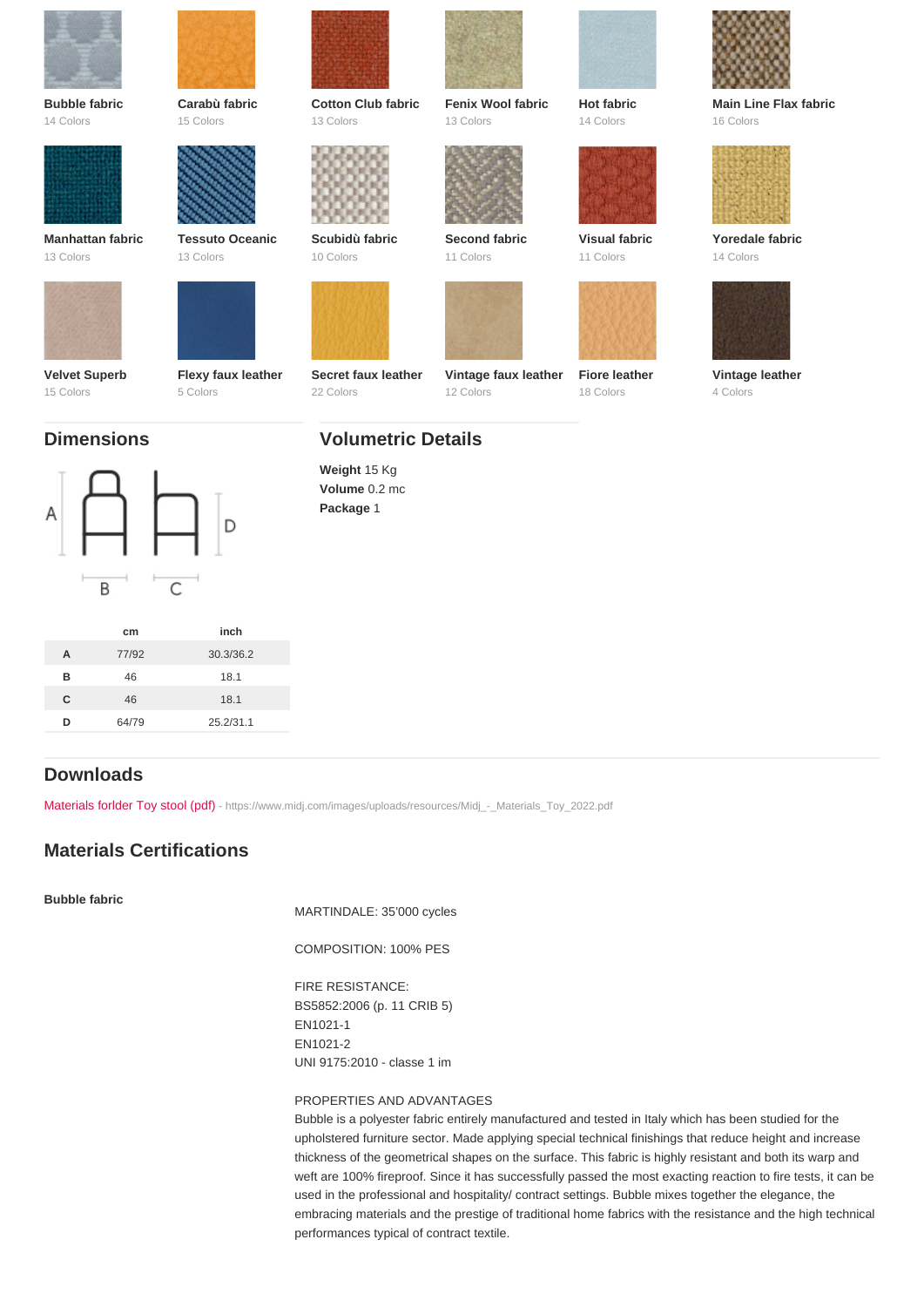### **Materials Certifications**

**Carabù fabric**

COMPOSITION: 50% PES, 35% AC, 15% PA

MARTINDALE: 250.000 CYCLES

FIRE RESISTANCE: BS 5852 1-2 EN 1021 1-2

### PROPRIETIES AND ADVANTAGES:

This special fabric allows you to eliminate little stains of wine, coffee, food and some markers without having to resort to complete washing with detergent.

#### MAINTENANCE

Use periodically vacuum cleaner on the surface with a flat spout. In order to treat the stains, remove the excess residue left on the fabric by applying (directly or with an absorbent cloth) water on the stain; then rub gently on the fabric. If the stain does not disappear completely repeat the procedure as many times as necessary.

Slight color differences between a lot and the other are to be consdered normal.

# **Materials Certifications**

**Cotton Club fabric**

COMPOSITION: 70 % COT; 10% PES; 10% ACR; 10% AF

### WASHING

Dust gently and in case of light stains pass the surface with a damp cloth or a neutral detergent, rinse with water without squeezing. Let the fabric dry inside out avoiding direct exposure to the sunlight. Iron to the reverse at low temperature. The following instructions are recommended for small located and more obstinate stains

(oil, fat, cosmetics, ink, coffee, liquor, chewing-gum etc.): dissolve immediately with clear ethylic alcohol diluted in water to 20%, dab and then treat with a neutral detergent solution. Rinse abundantly.

### GENERAL WARNINGS

To avoid permanent stains, the lighter colours of the article should not be brought into contact with textiles and clothing coloured with unfixed dyes. We cannot guarantee the ability to remove unknown dyes from light coloured product.

Slight color differences between a lot and the other are to be consdered normal.

# **Materials Certifications**

**Fenix Wool fabric**

Martindale: 100.000 cycles Composition: 75% wool; 25% Polyammide

FIRE RESISTANCE CLASSE 1 IM, EN 1021 Part 1-2, Calif. Bull. 117

### PROPRIETIES AND ADVANTAGES

The particular finish of the Fenix Wool fabric is obtained by a stabilization treatment which gives a particularly soft hand but very consistent, able to achieve excellent values of resistance to pilling and abrasion. This fabric is made from regenerated wool. The recycling allows the creation of fabrics even more varied and rich in composition with inimitable content of fantasy. The very contemporary color palette is coordinated harmoniously both for domestic and for the office sector. The fabric is produced entirely in Italy.

CLEANING INSTRUCTIONS We recommend to use a regulary vacuum cleaner with plain tip, do not brush. Dry cleaning is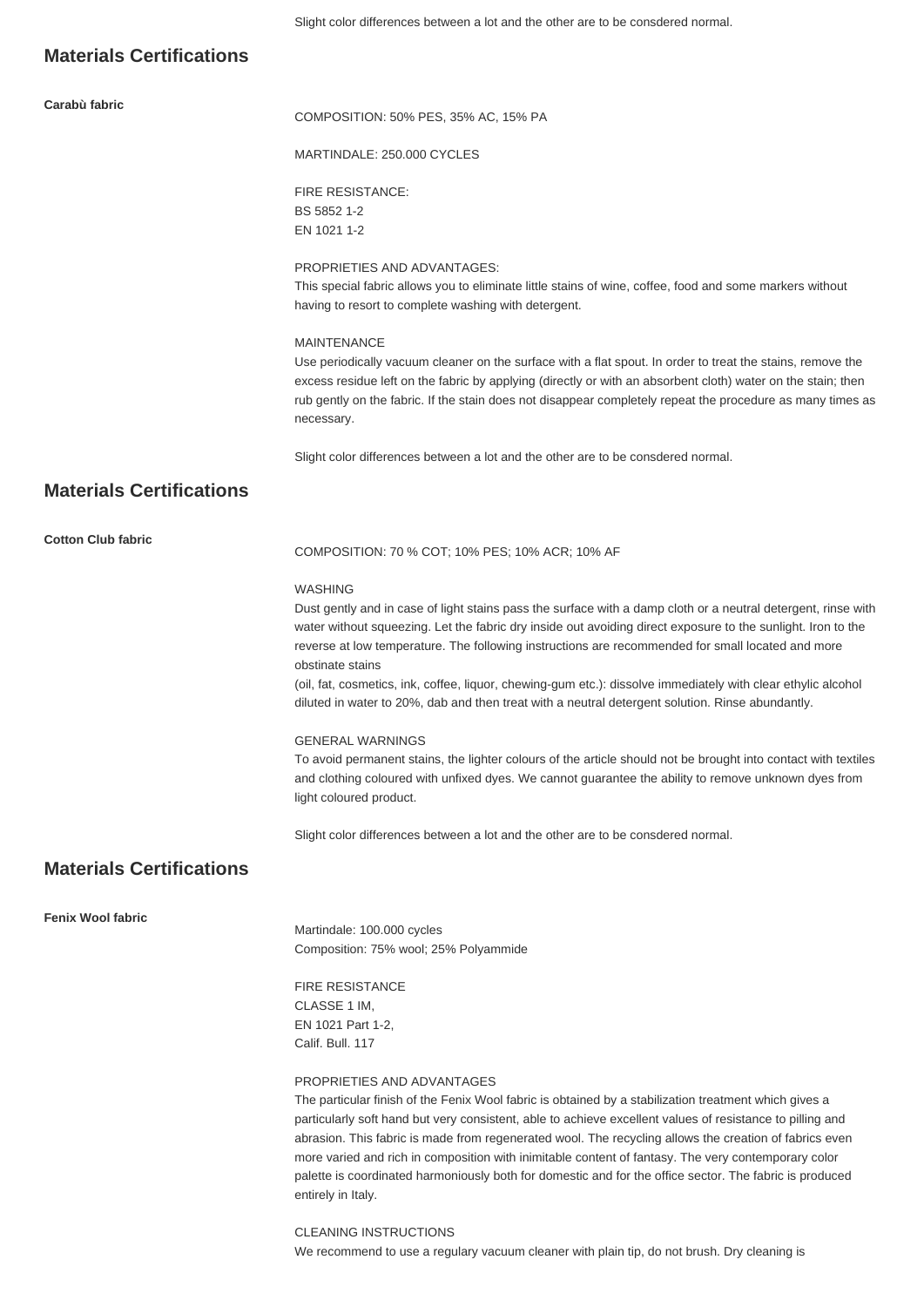recommended. Some colorants used for garments or accessories (i.e. jeans) may the stain pale colours of this product. This tendency increases in a damp, warm environment.

# **Materials Certifications**

**Hot fabric**

MARTINDALE: 45'000 cycles

COMPOSITION: 100% PES

FIRE RESISTANCE: BS5852:2006 (p. 11 CRIB 5) EN1021-1 EN1021-2 UNI 9175:2010 - 1 IM

### PROPERTIES AND ADVANTAGES

Hot is a polyester fabric entirely manufactured and tested in Italy which has been studied for the upholstered furniture sector. Special dying methods are used to provide volume to Hot fabrics and make them extremely soft. This fabric is highly resistant and both its warp and weft are 100% fireproof. Since it has successfully passed the most exacting reaction to fire tests, it can be used in the professional and hospitality/ contract settings. Hot mixes together the elegance, the embracing materials and the prestige of traditional home fabrics with the resistance and the high technical performances typical of contract textile.

#### CLEANING INSTRUCTIONS

Pen: treat immediately using denatured colorless alcohol. Brush then using neutral detergent and put in washing-machine. Milk, butter and oil: absorb immediately using blotting paper. Brush then using neutral detergent and put in washing-machine. Drinks: rinse immediately with abundant water and neutral soap. Put then in washing-machine. Adhesives and chewingum: harden the stain using some ice, remove the residues, apply a lubricant solution and let it dry. If necessary, repeat the operation and put then in washingmachine. Food debris: brush with water and neutral soap or with alcohol clituted in water at 20%. Put then in washing-machine.

Slight color differences between a lot and the other are to be consdered normal.

# **Materials Certifications**

COMPOSITION: 70% Virgin Wool – 30% LI

MARTINDALE: 50.000 CYCLES

FIRE RESISTANCE: EN 1021 Part.1-2 BS 5852 Crib 5 BS 7176 Low Hazard BS 7176 Medium Hazard UNI 9175 Classe 1IM

### FEATURES:

Main Line Flax is a precious fabric that derives from the processing of natural fibers such as flax and wool. It is an intrinsically fireproof fabric, coming from sustainable sources. Flax is mixed with wool, then dyed, to create wonderful plays of color.

### MAINTENANCE:

Use regularly the smooth spout vacuum cleaner , without brushing. The textile product cannot stand chlorine treatment. Dry at low temperatures. In case of stains, promptly intervene by dabbing with a damp and clean cloth or using specific products for upholstery.

Slight color differences between a lot and the other are to be consdered normal.

### **Materials Certifications**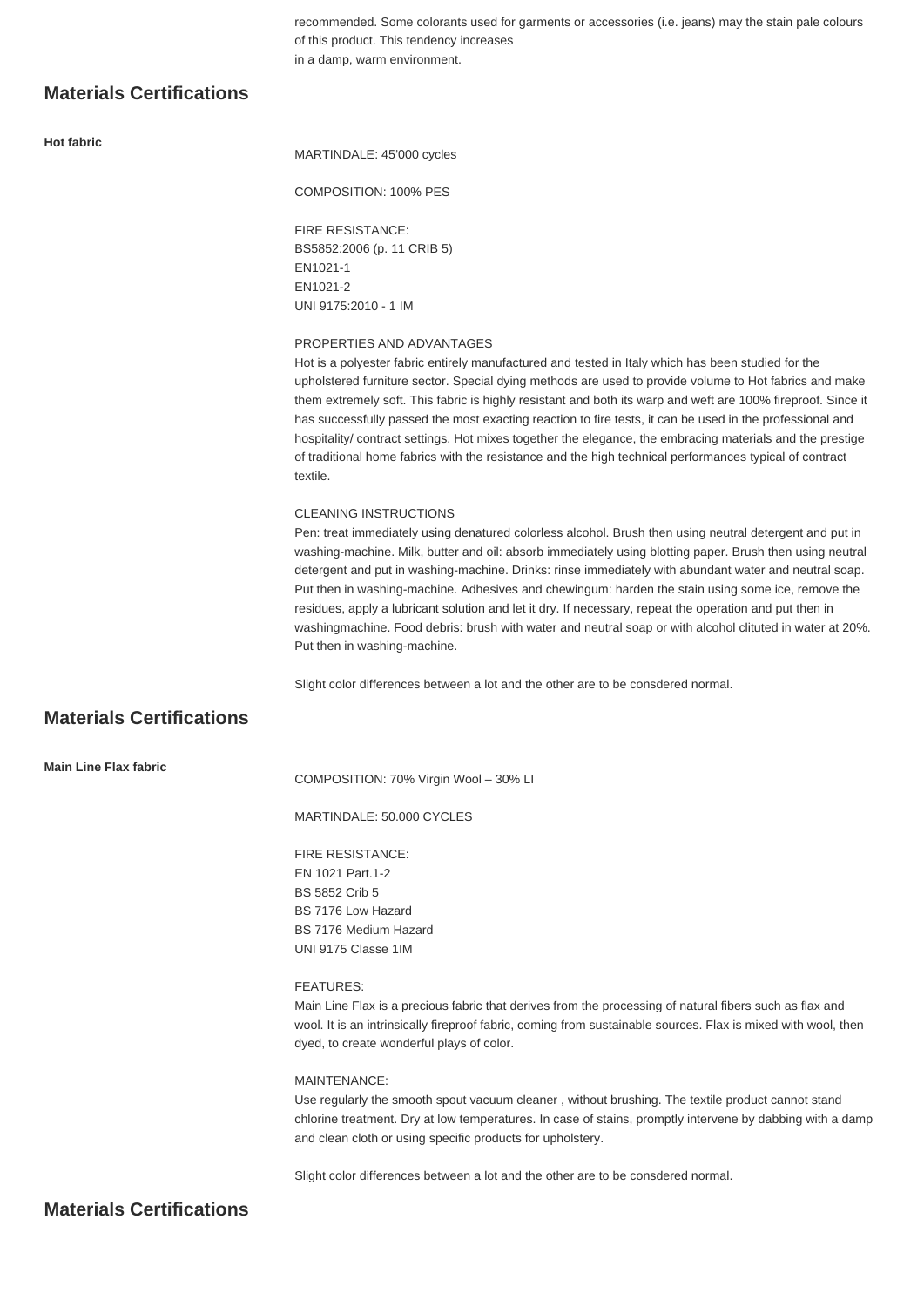**Manhattan fabric**

MARTINDALE: 25.000 cycles COMPOSITION: 26% PL, 37% PO, 21% CO, 16% LI

### PROPRIETIES AND ADVANTAGES

The Manhattan fabric features a subtle woven structure that gives it a unique dynamic look. The mixed filaments of cotton and polyester guarantee a soft, warm and vibrant look with tone-on-tone colors.

### MAINTENANCE

Vacuum regularly. If it is necessary to remove the stain from the fabric, proceed wipe with a damp cloth using neutral soap and water or use proprietary upholstery shampoo. For deeper cleaning use a professionally dry clean. Always test your chosen cleaning method on a hidden corner of the product to check the color fastness.

# **Materials Certifications**

| <b>Tessuto Oceanic</b> |  |
|------------------------|--|
|                        |  |

MARTINDALE: 135.000 cycles COMPOSITION: 100% post-consumer recycled polyester, including 50% SEAQUAL yarn

FIRE RESISTANCE: California Technical Bulletin 117 - 2013 BS 7176 Low Hazard BS 7176 Medium Hazard with EnviroFlam5 ASTM E84 Class 1 or A (Un-adhered)

ENVIRONMENTAL: Certified to OEKO-TEX® Standard 100 Certified to Indoor Advantage™ "Gold" Made from 100% post-consumer recycled polyester Non metallic dyestuffs

### FEATURES:

Oceanic is a fabric born from the desire to combat marine plastic pollution and achieve a waste free environment. Hence the name "Oceanic": the fabric is created entirely from post-consumer recycled plastic - from debris floating discarded in our seas, to bottles thrown away and destined for landfill. One small drop in the mission to clean both the earth and its ocean, this contemporary fabric is a recycled polyester with a purpose: to be more sustainable for our planet.

### MAINTENANCE:

Vacuum regularly. If it is necessary to remove the stain from the fabric, proceed wipe with a damp cloth using neutral soap and water or use proprietary upholstery shampoo. For deeper cleaning use steam or professionally dry clean. Always test your chosen cleaning method on a hidden corner of the product to check the color fastness.

# **Materials Certifications**

| Scubidù fabric | COMPOSITION: 100% PL                                                                                                                                                                                                                                                                               |
|----------------|----------------------------------------------------------------------------------------------------------------------------------------------------------------------------------------------------------------------------------------------------------------------------------------------------|
|                | MARTINDALE: 35,000 CYCLES                                                                                                                                                                                                                                                                          |
|                | <b>MAINTENANCE</b><br>Use regularly the smooth spout vacuum cleaner, without brushing. The textile product cannot stand<br>chlorine treatment. Dry at low temperatures. In case of stains, promptly intervene by dabbing with a damp<br>and clean cloth or using specific products for upholstery. |
|                | Slight color differences between a lot and the other are to be consdered normal.                                                                                                                                                                                                                   |

**Materials Certifications**

**Second fabric**

Martindale 25.000 cycles Composition: 70% VI - 30% LI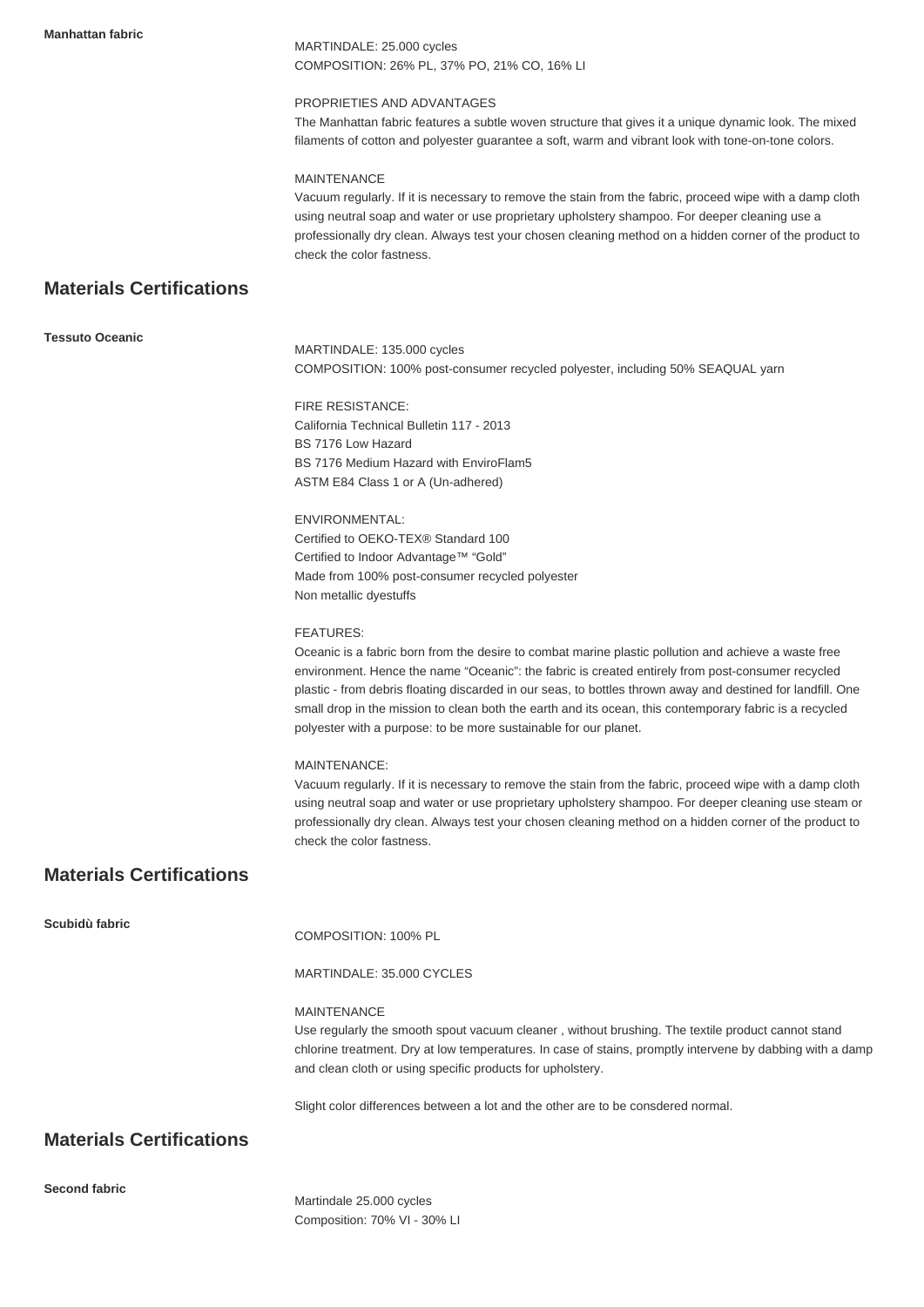FIRE RESISTANCE: Italy - Classe 1IM EN 1021 Part.1-2 BS 5852 Crib 5 France - M1 USA Calif. Bull. 117 June 2013 IMO 307 (88) Part.8

### **FEATURES**

100% consisted of natural fibers. It does not contain chemical additives nor fire-resistant agents. It does not contain formaldehyde nor chlorine or bromine. It is biodegradable. It is resistant to temperatures above 1000°.

### MAINTENANCE

Use regularly the smooth spout vacuum cleaner , without brushing. The textile product cannot stand chlorine treatment. Dry at low temperatures.

Slight color differences between a lot and the other are to be consdered normal.

# **Materials Certifications**

### **Yoredale fabric**

MARTINDALE: 80.000 cycles COMPOSITION: 95% Wool, 3% Polyester, 2% Polyamide

FIRE RESISTANCE: EN 1021 - 1&2 (cigarette & match) BS 7176 Low Hazard ÖNORM B 3825 & A 3800-1 (58kg/m3 CMHR Foam) UNI 9175 Classe 1 IM BS 5852 Ignition Source 5 when FR treated BS 7176 Medium Hazard when FR treated The Furniture and Furnishing (Fire) (Safety) Regulations 1988 (Domestic Cigarette and Match) IMO FTP Code (Part 8)

ENVIRONMENTAL: Certified to Indoor Advantage™ "Gold" Non metallic dyestuffs

### FEATURES

Taking its name from the ancient title of Wensleydale in the UK, Yoredale is a fabric steeped in heritage. A highly textured textile with undulations reflective of its Yorkshire roots, its fascinating bouclé style yarn includes a contrasting black binder, creating subtle details within the weave that brings added depth to its saturated tones. Woven from British wool, Yoredale is truly timeless, blending its rich history with a contemporary appeal.

### MAINTENANCE

Vacuum regularly. If it is necessary to remove the stain from the fabric, proceed wipe with a damp cloth using neutral soap and water or use proprietary upholstery shampoo. For deeper cleaning use steam or professionally dry clean. Always test your chosen cleaning method on a hidden corner of the product to check the color fastness.

### **Materials Certifications**

**Velvet Superb**

MARTINDALE: 60'000 cycles

COMPOSITION: 100% PES FR

FIRE RESISTANCE: EN 1021-1 EN 1021-2 UNI 9175 CLASSE 1 IM UNI 9177 CLASSE 1 IM BS 5852 – CRIB 5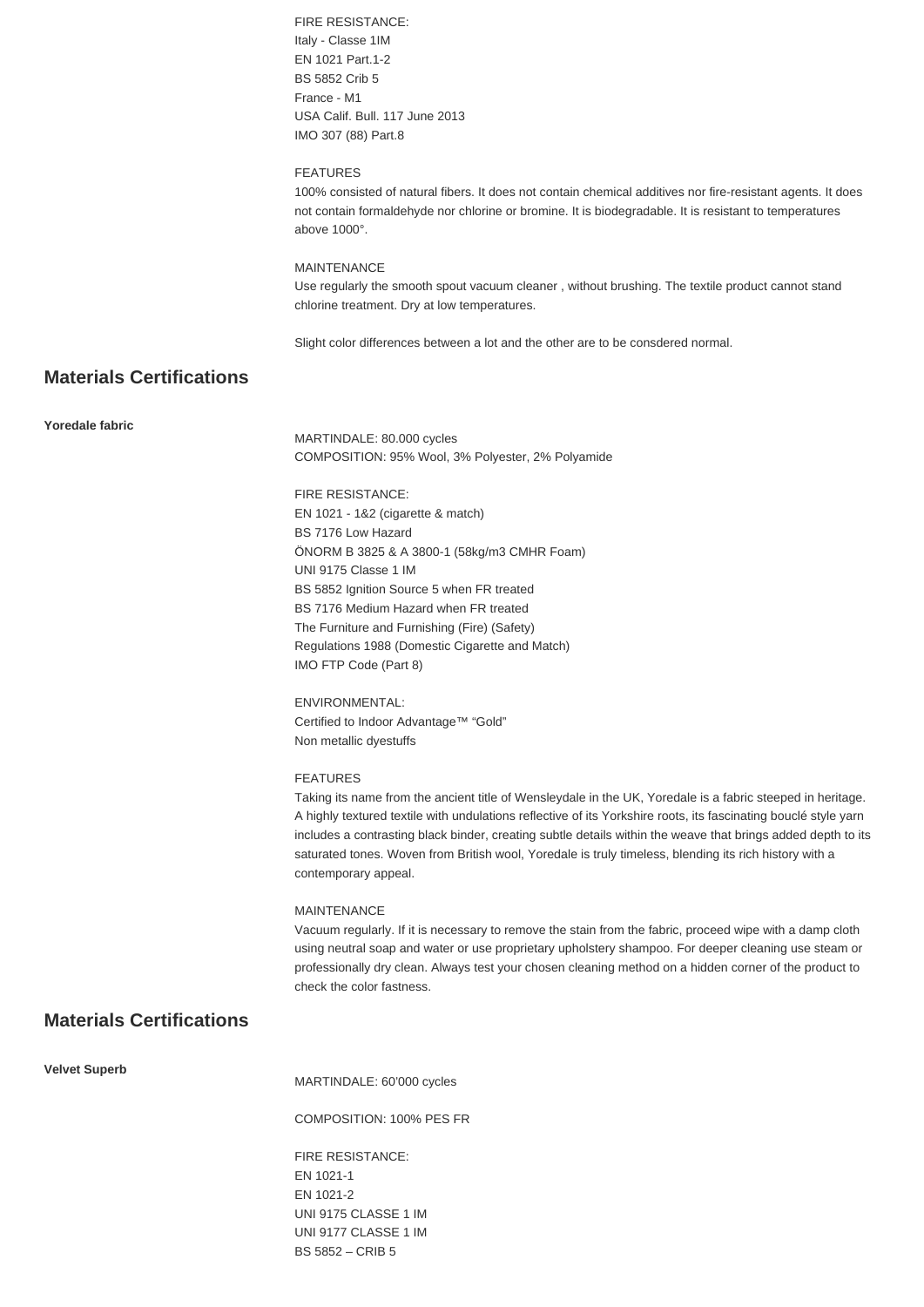NF 92.503 – M1 DIN 4102 – B1

### PROPRIETIES AND ADVANTAGES

Superb, it's the velvet from lively and bright colours. Superb is soft yet lasting, resistant to wear, suitable for both public settings and home. Superb is a timeless velvet; it adapts to every style no matter if classic or modern. It is fireproof and easy to maintain. Superb can be used to make armchairs, sofas, chairs, upholstered furniture or obtain their type approval under the different regulations around the word.

### CLEANING INSTRUCTIONS

PEN: Treat immediately using denaturated colorless alcohol. Brush then using neutral detergent and rinse. MILK, BUTTER AND OIL: Absorb immediately using blotting paper. Brush then using neutral detergent and rinse. DRINKS: Rinse immediately with abundant water and neutral soap. ADHESIVE AND CHEWINGUM: harden the stain using some ice, remove the residues, apply a lubrificant solution and let it dry. If necessary repeat the operation. FOOD DEBRIS: brush with water and neutral soap or with alcohol diluited in water at 20%.

Slight color differences between a lot and the other are to be consdered normal.

### **Materials Certifications**

**Flexy faux leather**

MARTINDALE: 10.000 cycles

COMPOSITION 50% PU, 40% PA, 10% EA

FIRE RESISTANCE BS 5852-1 source 0

### CLEANING RULES

Brush regularly with a soft bristle brush. You can dab any stains with a damp cloth soaked in a solution of water and neutral soap or with a water and 20% alcohol solution. Rinse with a clean damp cloth and dry with a dry cloth.

### GENERAL WARNINGS

Lack of quick action makes the cleaning less effective, leaving consequently some permanent haloes. To avoid permanent stains, the lighter colours of the article should not be brought into contact with textiles and clothing coloured with unfixed dyes. We cannot guarantee the ability to remove unknown dyes from light coloured product.

Slight color differences between a lot and the other are to be consdered normal.

# **Materials Certifications**

**Secret faux leather**

MARTINDALE: 60'000 cycles

COMPOSITION: 76% PVC - 2% PU 22% PES

FIRE RESISTANCE: EN 1021-2:2006 UNI 9175 CLASSE 1 IM BS5852-1:1979 part 1 TB 117:2013

### PROPRIETIES AND ADVANTAGES

Secret is a fire retardant ecoleather totally made in Italy. It contains high resistant polymers of new conception more resistant to sun exposure and to use. Secret has been designed to realize soft interior upholstery: its elastic backing, made of polyester, allows it to adapt to the new geometries of upholstery with greater assurance of strength and durability.

### CLEANING INSTRUCTIONS

Dust gently and in case of light stains pass the surface with a damp cloth or a neutral detergent, rinse with water without squeezing. Let the fabric dry inside out avoiding direct exposure to the sunlight. Iron to the reverse at low temperature. The following instructions are recommended for small located and more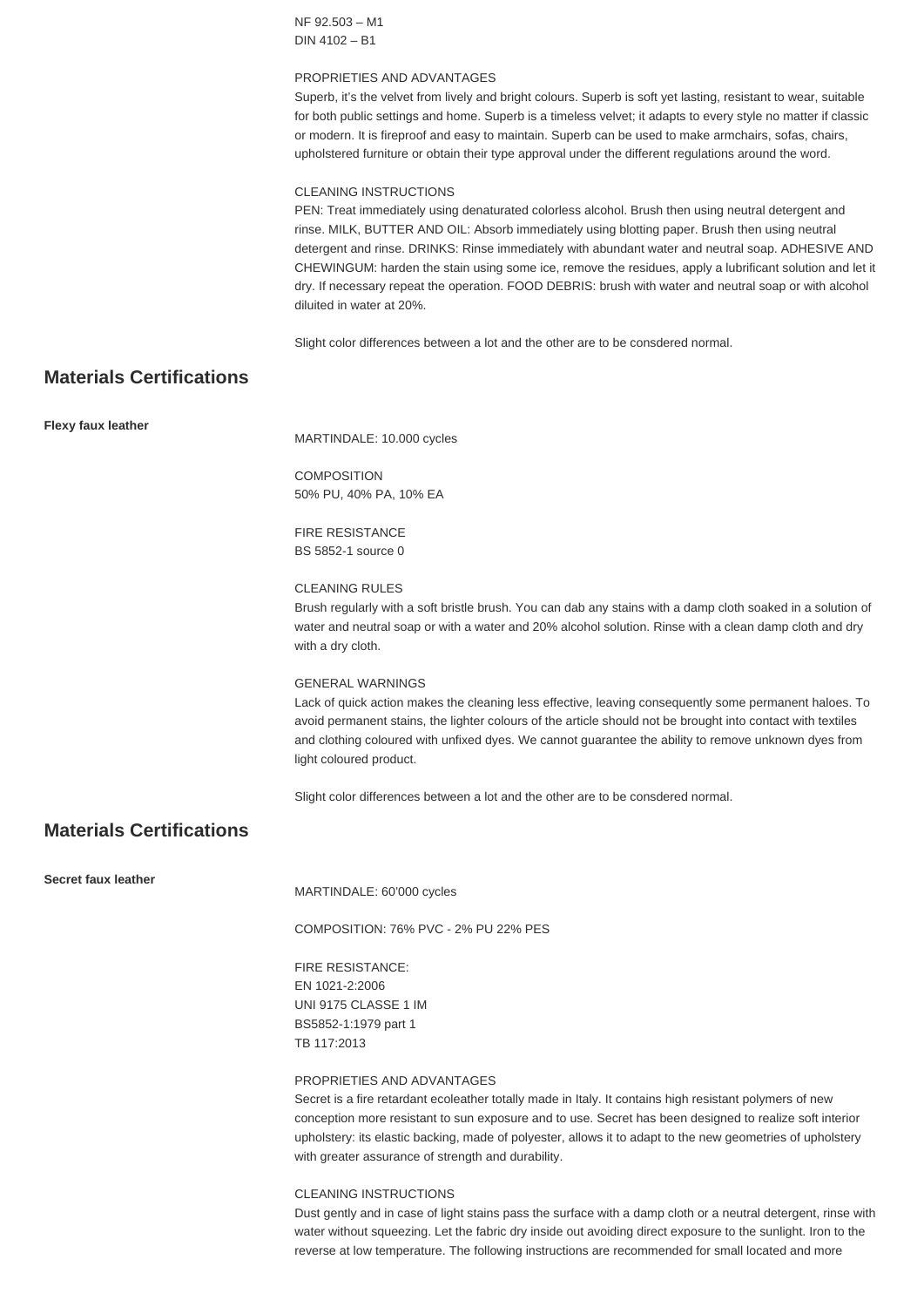obstinate stains (oil, fat, cosmetics, ink, coffee, liquor, chewing-gum etc.): dissolve immediately with clear ethylic alcohol diluted in water to 20%, dab and then treat with a neutral detergent solution. Rinse abundantly. to avoid permanent stains, the lighter colours of the article should not be brought into contact with textiles and clothing coloured with unfixed dyes. We cannot guarantee the ability to remove unknown dyes from light coloured product.

# **Materials Certifications**

### **Vintage faux leather**

MARTINDALE: 50'000 cycles

COMPOSITION: 80% PVC; 2% PU; 18% PES

FIRE RESISTANCE: UNI 9175: classe 1IM EN 1021-2

#### PROPRIETIES AND ADVANTAGES

This faux leather's surface is made using a microscopic texture which makes it similar to natural leather to the touch while keeping the typical characteristics of technical fabric such as endurance and ease of use. The Vintage faux leather features a special mesh fabric construction, slightly elastic, that makes it easily adaptable to the new modern shapes of upholstered furniture and guarantees long life. Soft, enveloping and fire resistant, this fabric adapts to contract or residential spaces.

### CLEANING INSTRUCTIONS

Dust gently and in case of light stains pass the surface with a damp cloth or a neutral detergent, rinse with water without squeezing. Let the fabric dry inside out avoiding direct exposure to the sunlight. Iron to the reverse at low temperature. The following instructions are recommended for small located and more obstinate stains (oil, fat, cosmetics, ink, coffee, liquor, chewing-gum etc.): dissolve immediately with clear ethylic alcohol diluted in water to 20%, dab and then treat with a neutral detergent solution. Rinse abundantly. To avoid permanent stains, the lighter colours of the article should not be brought into contact with textiles and clothing coloured with unfixed dyes. We cannot guarantee the ability to remove unknown dyes from light coloured product.

# **Materials Certifications**

| <b>Fiore leather</b>            | COMPOSITION: 100% pelle                                                                                                                                                                                                                                                                                                                                                                                                               |
|---------------------------------|---------------------------------------------------------------------------------------------------------------------------------------------------------------------------------------------------------------------------------------------------------------------------------------------------------------------------------------------------------------------------------------------------------------------------------------|
|                                 | <b>FIRE RESISTANCE:</b><br>BS 5852:1979<br>BS EN 1021-1-2:2006                                                                                                                                                                                                                                                                                                                                                                        |
|                                 | PROPRIETIES AND ADVANTAGES<br>The Fiore leather is a bovine leather of european origin, corrected and embossed for enhanced grain<br>consistency. Finished using water based system. This product has a pigmented and protective top coat,<br>with a soft handle and a silky matt finish.                                                                                                                                             |
|                                 | <b>CLEANING INSTRUCTIONS</b><br>Grain leather offers the benefit of improving in the course of time and with wear, both in terms of softness<br>and sheen. To remove stains, it is advisable to rub the affected area with a clean, soft cloth or use a<br>solution of water and a little neutral soap that must be applied gently onto the stain using a damp cloth.<br>Rinse thoroughly and leave to dry away from direct sunlight. |
| <b>Materials Certifications</b> |                                                                                                                                                                                                                                                                                                                                                                                                                                       |
| Vintage leather                 | Our Vintage Leather is a natural product, therefore the signs and imperfections on its surface, such as<br>wrinkles, veins, scars and scratches as well as color differences are not to be considered defects but<br>typical characteristics that enhance the beauty of the real leather and distinguish it from synthetic leather<br>and other artificial products.<br>MARTINDALE: 50.000 cycles                                     |
|                                 |                                                                                                                                                                                                                                                                                                                                                                                                                                       |

PROPRIETIES AND ADVANTAGES This leather with a distressed effect comes from Bovine of European origin. This high quality article is